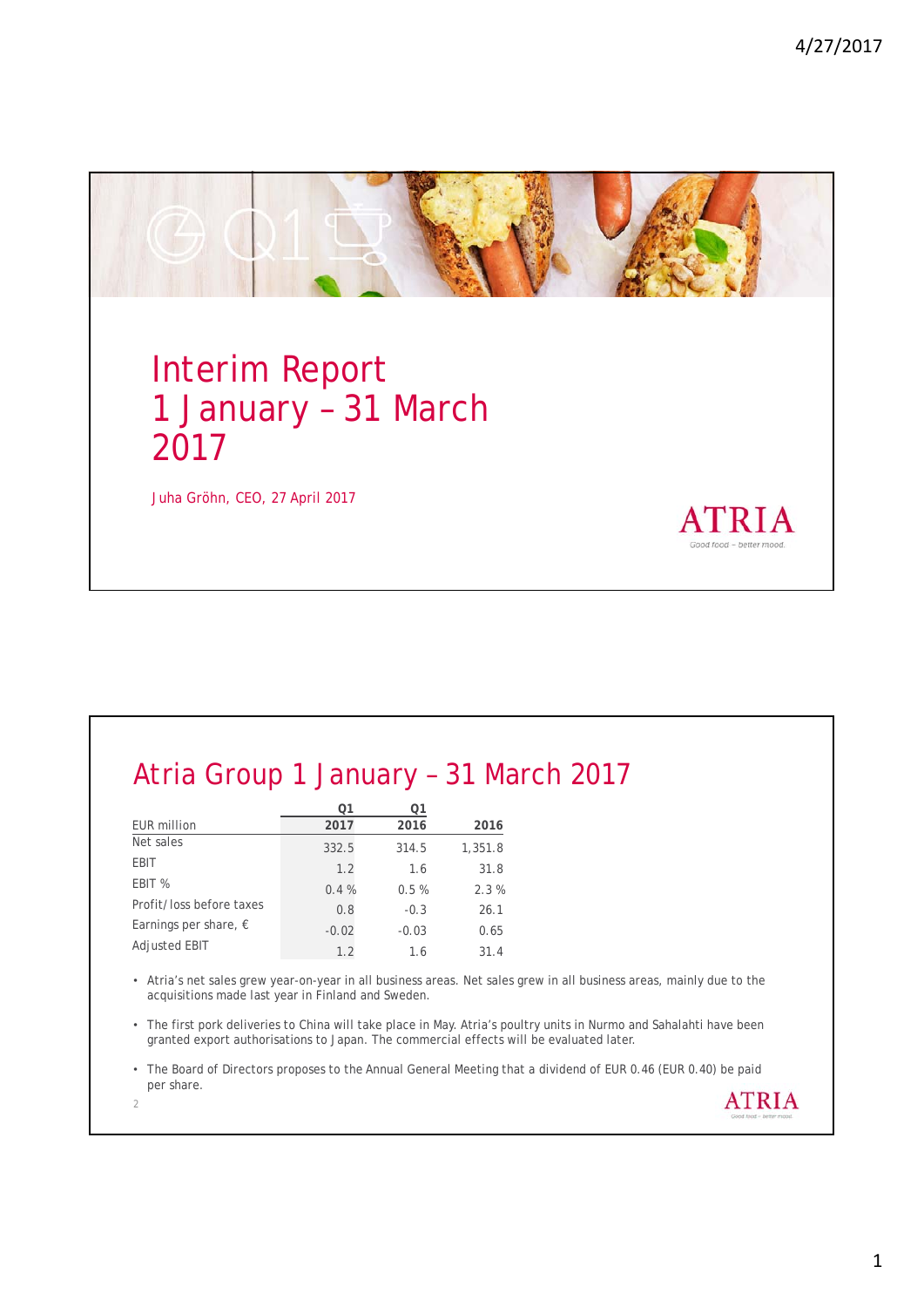### Atria Finland 1 Jan – 31 March 2017

|               | Ο1    | Ο1    |       |
|---------------|-------|-------|-------|
| EUR million   | 2017  | 2016  | 2016  |
| Net sales     | 228.2 | 224.7 | 932.3 |
| <b>EBIT</b>   | 4.1   | 1.7   | 24.2  |
| EBIT %        | 1.8%  | 0.8%  | 2.6%  |
| Adjusted EBIT | 4.1   | 1.7   | 24.2  |

• The increase of Atria Finland's net sales was due to the consolidation of Well-Beef's operations into Atria late last year.

• EBIT was up from the year before due to improvements in category profitability and sales structure.

• Atria Finland Ltd signed a delivery agreement for exporting the first meat batch to China. The first delivery batch will be sent at the beginning of May.

• Atria Finland's pig cutting plant project is progressing according to plan. The entire project will be completed in 2017.

#### Atria Finland

- The total market for the product groups represented by Atria showed a positive trend in January–March, increasing by about 2 per cent. Increased convenience food sales boosted the market. Atria's producer market share in retail trade was slightly more than 23 per cent. (Source: Atria)
- Next autumn, a label will be added to the retail packages of Atria Family Farm Chicken to show that no antibiotics have been given to the chickens during their lifetime. Antibiotics have not been used for years in Atria's chicken production chain.
- In cooperation with contract producers of pork, Atria has also launched the systematic production of antibiotic-free pork on the Ab-free Pork Line. As of the beginning of next year, Atria will bring to the market batches of meat bearing the marking "Antibiotic-free". These pigs have not been given any antibiotics during their lifetime.



**ATRIA**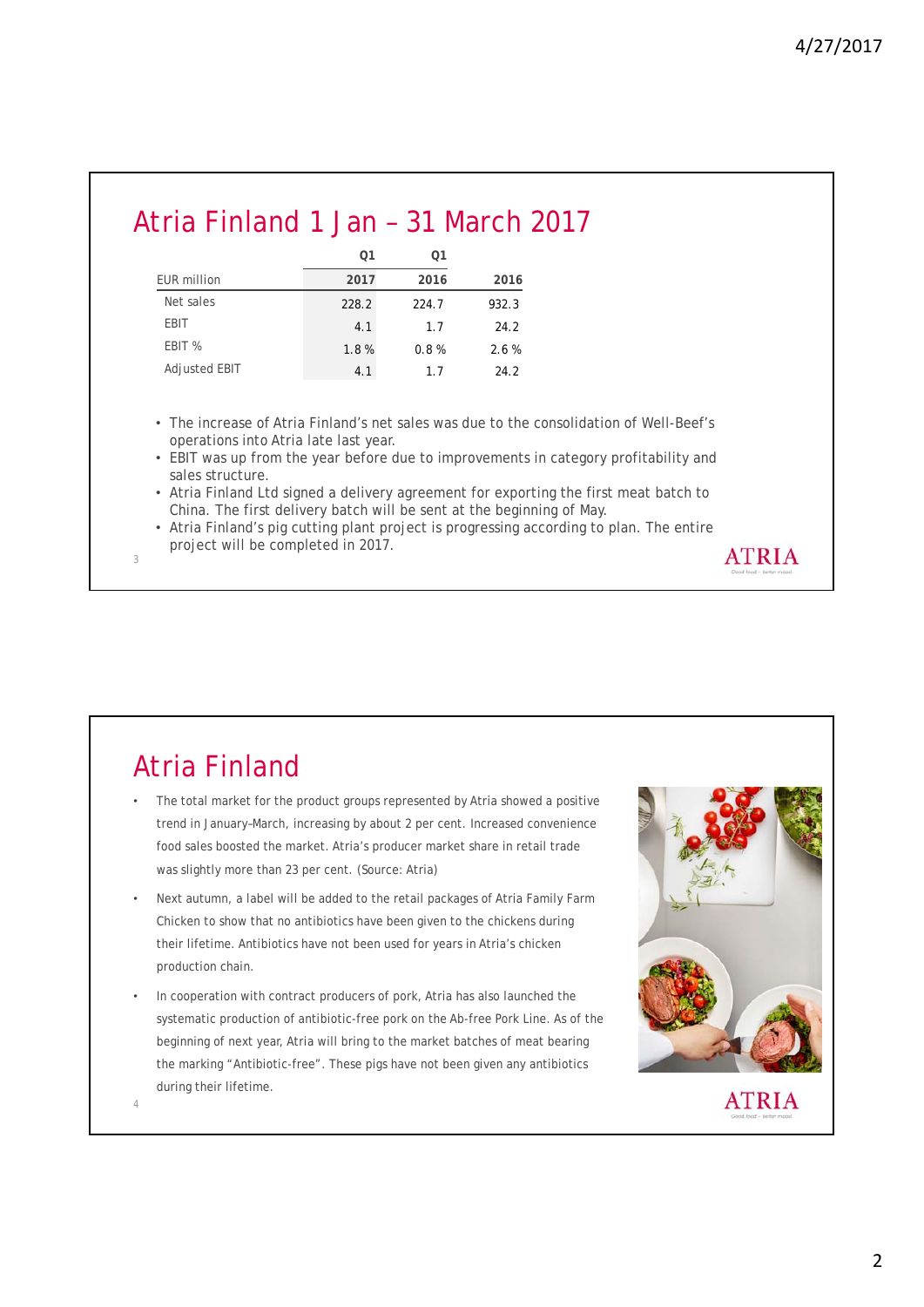## Atria Scandinavia 1 Jan – 31 March 2016

|                                                           | Ο1   | Ο1   |       |
|-----------------------------------------------------------|------|------|-------|
| <b>EUR</b> million                                        | 2017 | 2016 | 2016  |
| Net sales                                                 | 84.1 | 75.7 | 343.4 |
| EBIT                                                      | 0.0  | 0.7  | 8.4   |
| EBIT %<br>Non-recurring items:<br>Sale of the real estate | 0.0% | 0.9% | 2.4 % |
| company                                                   |      |      | 1.4   |
| Adjusted EBIT                                             | 0.0  | 0.7  | 7.0   |

• In the local currency, Atria Scandiavia's net sales grew by 12.6 per cent due to the poultry company acquired last year.

• EBIT was brought down by an unfavourable sales structure.

• Last summer, Atria initiated a long-term investment programme in order to develop the newly acquired poultry business. The programme is progressing according to plan, and aims to improve the entire production chain: chicken  $r_{5}$  rearing, slaughtering and processing.

# Atria Scandinavia

- The total market for the core product groups represented by Atria (sausages, cold cuts, fresh chicken) in the Swedish retail trade contracted during the period under review.
- The market for meat-based snacks and vegetarian products was on the rise.
- In Sweden, Atria's main brands lost some market share, whereas in Denmark, the 3-Stjernet brand strengthened its position as the market leader in cold cuts. (Source: AC Nielsen)
- Due to increased demand for poultry products, Atria launched a chicken pâté. In the Food Service market, Atria introduced 13 new Lagerbergs chicken products. In addition, Atria was the first player in Sweden to launch a vegetarian pâté.

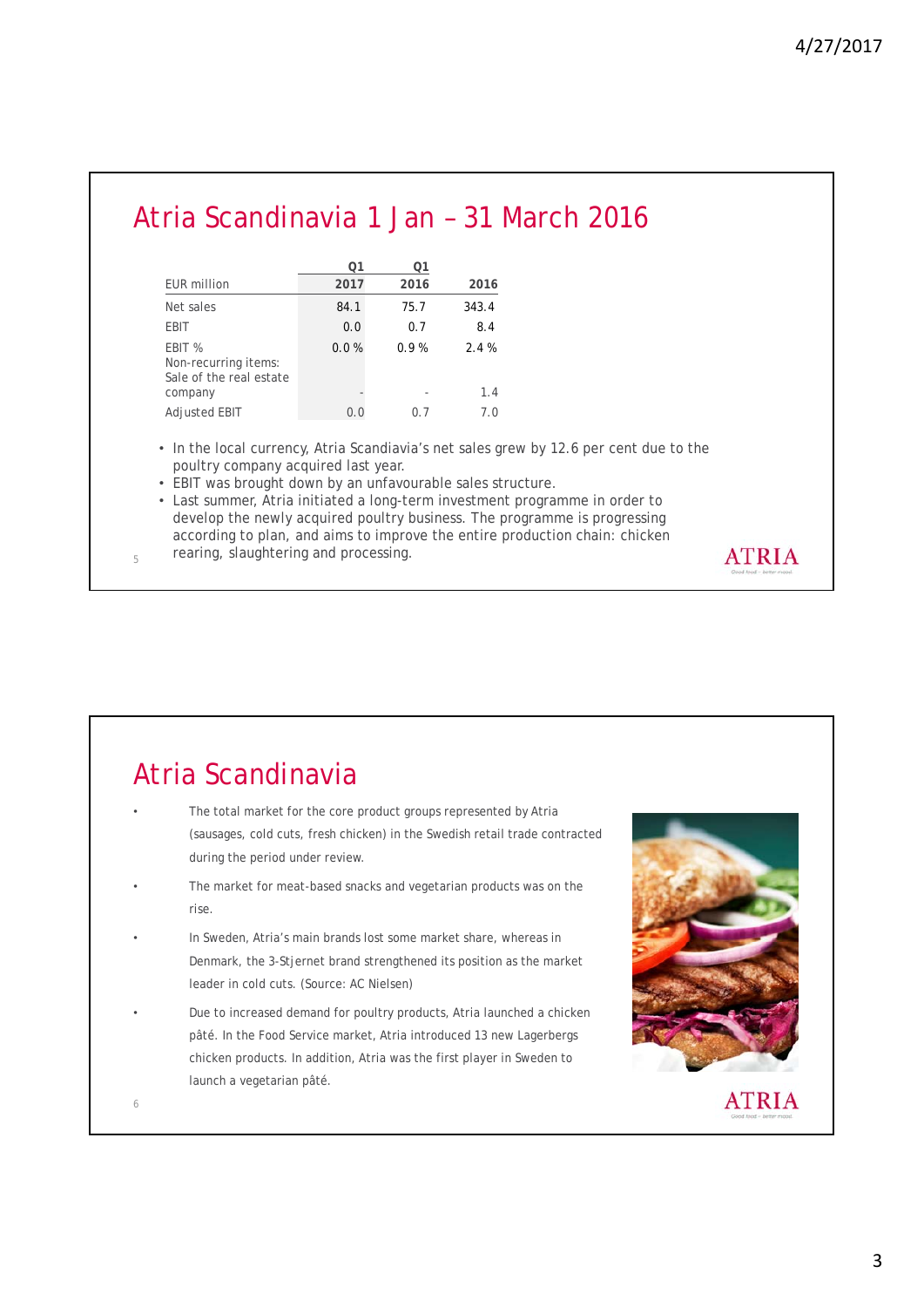**ATRIA** 

## Atria Russia 1 Jan – 31 March 2017

|                      | Ο1      | Ο1      |         |
|----------------------|---------|---------|---------|
| <b>EUR</b> million   | 2017    | 2016    | 2016    |
| Net sales            | 18.7    | 13.6    | 71.8    |
| <b>EBIT</b>          | $-1.7$  | $-0.7$  | $-0.7$  |
| EBIT %               | $-9.2%$ | $-5.2%$ | $-0.9%$ |
| <b>Adjusted EBIT</b> | $-1.7$  | $-0.7$  | -0.7    |

• In the local currency, Atria Russia's net sales grew by 4.6 per cent. The increase in net sales was due to increased sales to retail and in the Sibylla business. Food Service sales declined during the review period.

The results were brought down by an increase in meat raw materials costs compared to the previous year and investments in marketing.

- Sales prices were raised so as to compensate for the higher raw material costs. The price increases had no impact on the results for the first quarter.
- In the retail sector, Atria's market position remained stable in the first quarter. 7

# Atria Baltic 1 Jan – 31 March 2017

|                                       | ∩1   | Ο1      |        |
|---------------------------------------|------|---------|--------|
| <b>EUR million</b>                    | 2017 | 2016    | 2016   |
| Net sales                             | 8.5  | 7.7     | 34.4   |
| EBIT                                  | 0.5  | $-0.2$  | 0.7    |
| EBIT %                                | 6.3% | $-2.4%$ | 2.0%   |
| Non-recurring items:<br>Pig farm sale |      |         | $-1.0$ |
| <b>Adjusted EBIT</b>                  | 0.5  | $-0.2$  | 1.7    |

• **Atria Baltic's** average sales prices were higher than in the same period last year.

- The profitability of industrial operations has improved.
- Atria's market share strengthened in the product groups represented by the company.
- During the review period, Atria brought to the market a new family of sausage products with a meat content of 77 per cent. Atria also launched a new fresh minced meat product containing carrot. **ATRIA**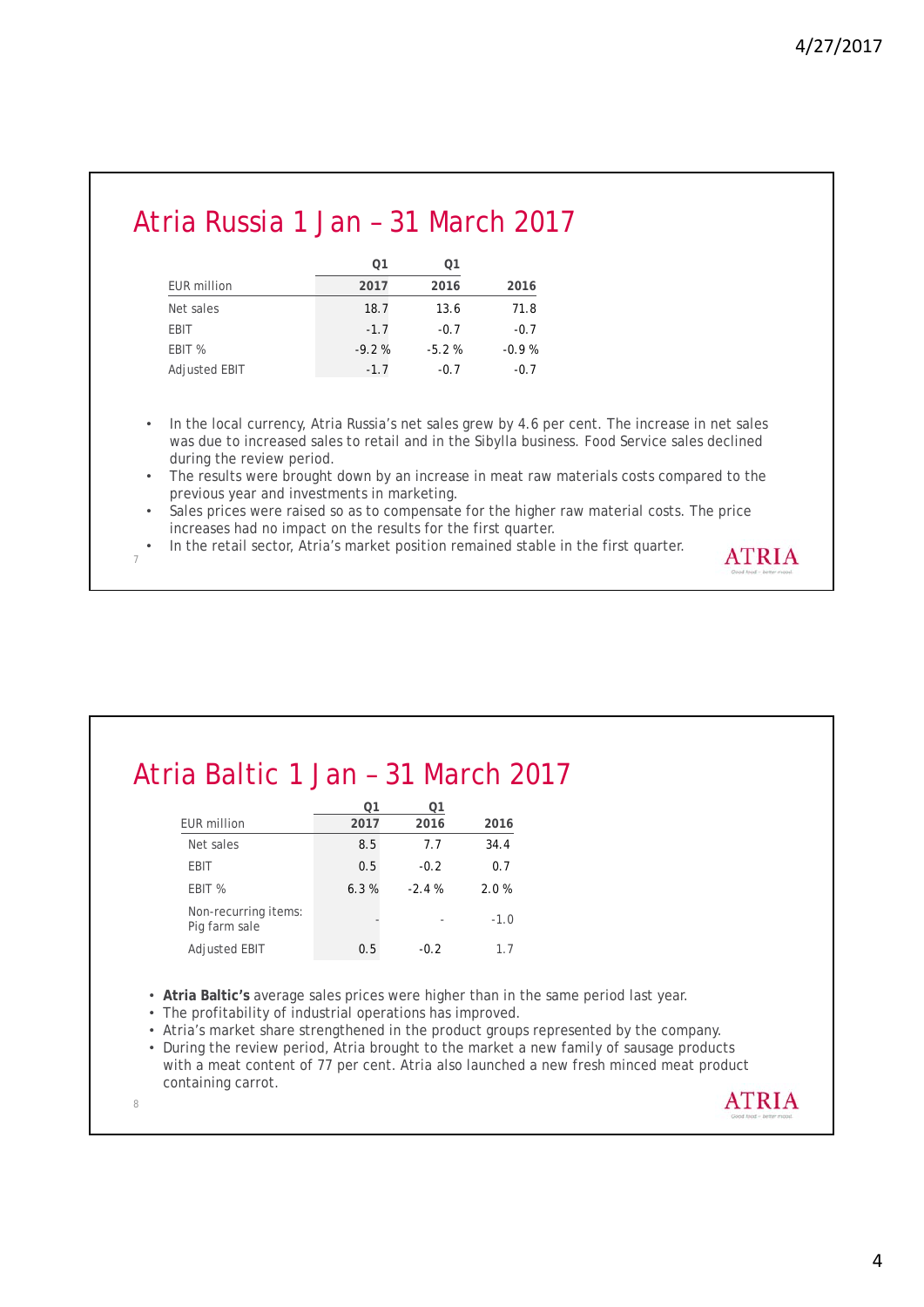

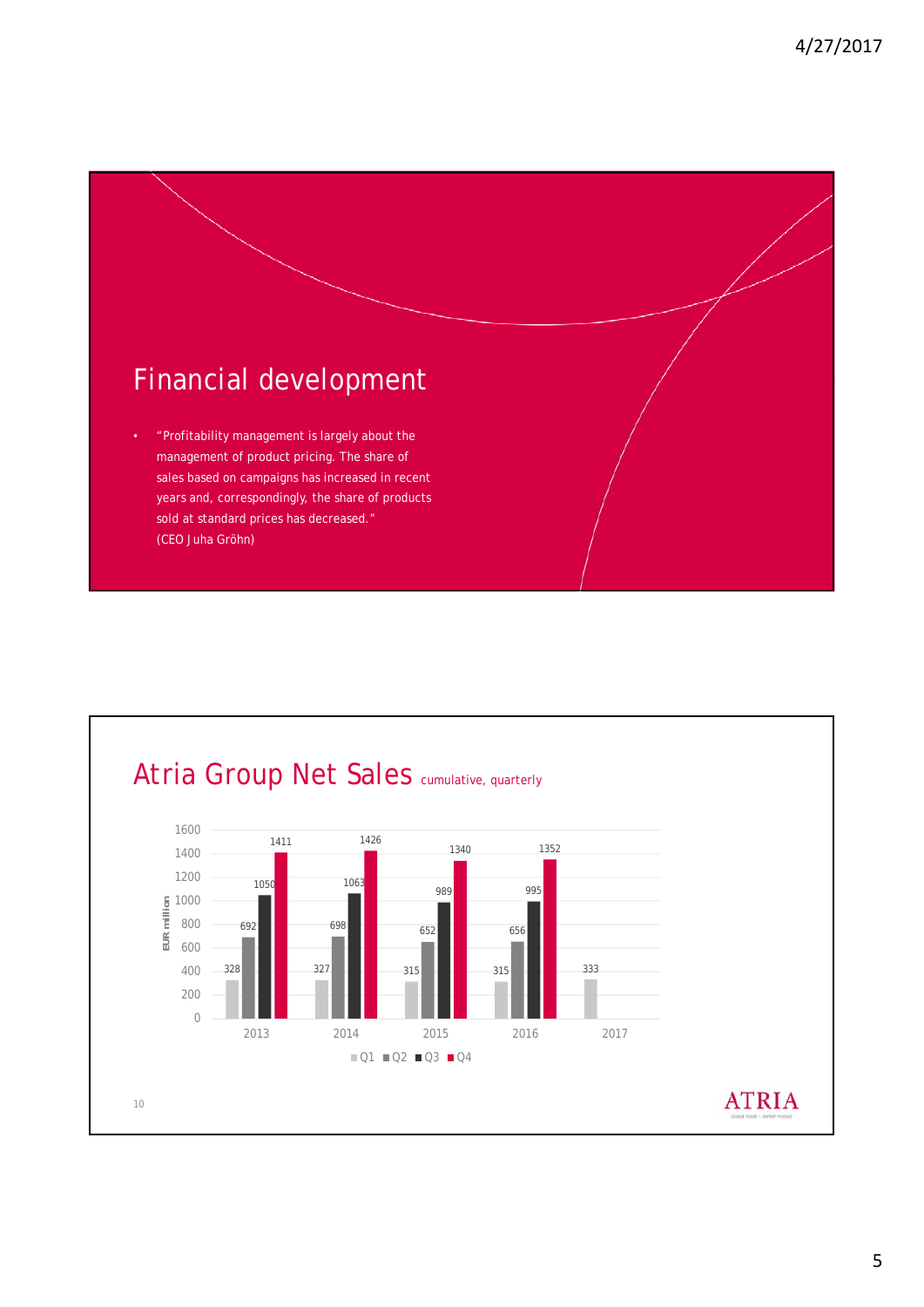

### Atria Group Financial indicators 1 Jan – 31 March 2017

| <b>EUR million</b>                  | 31 March<br>2017 | 31 March<br>2016 | 2016  |
|-------------------------------------|------------------|------------------|-------|
| Shareholder's equity per share, EUR | 14.59            | 14.15            | 14.49 |
| Interest-bearing liabilities        | 250.3            | 216.9            | 217.8 |
| Equity ratio, %                     | 46.0             | 47.2             | 46.5  |
| Net gearing, %                      | 57.7             | 53.1             | 50.5  |
| Gross investments                   | 12.2             | 10.3             | 82.9  |
| Gross investments, % of net sales   | 3.7              | 3.3              | 6.1   |
| Average number of employees         | 4.370            | 4.213            | 4.315 |

• During the period under review, the Group's free cash flow (operating cash flow - cash flow from investments) was EUR -32.5 million (EUR -19.0 million). Due to the working capital items, operating cash flow decreased compared to the previous year.

• The Group's investments during the period totalled EUR 12.2 million (EUR 10.3 million).

• Total translation differences with the Russian rouble and the Swedish krona recognised in equity increased equity by EUR 3.5 million (EUR 1.9 million) in January–March.

• On 31 March 2017, the amount of the Group's undrawn committed credit facilities stood at EUR 105.0 million (31 December 2016: EUR 105.0 million). The average maturity of loans and committed credit facilities at the

end of the period under review was 3 years 3 months (31 December 2016: 3 years 9 months).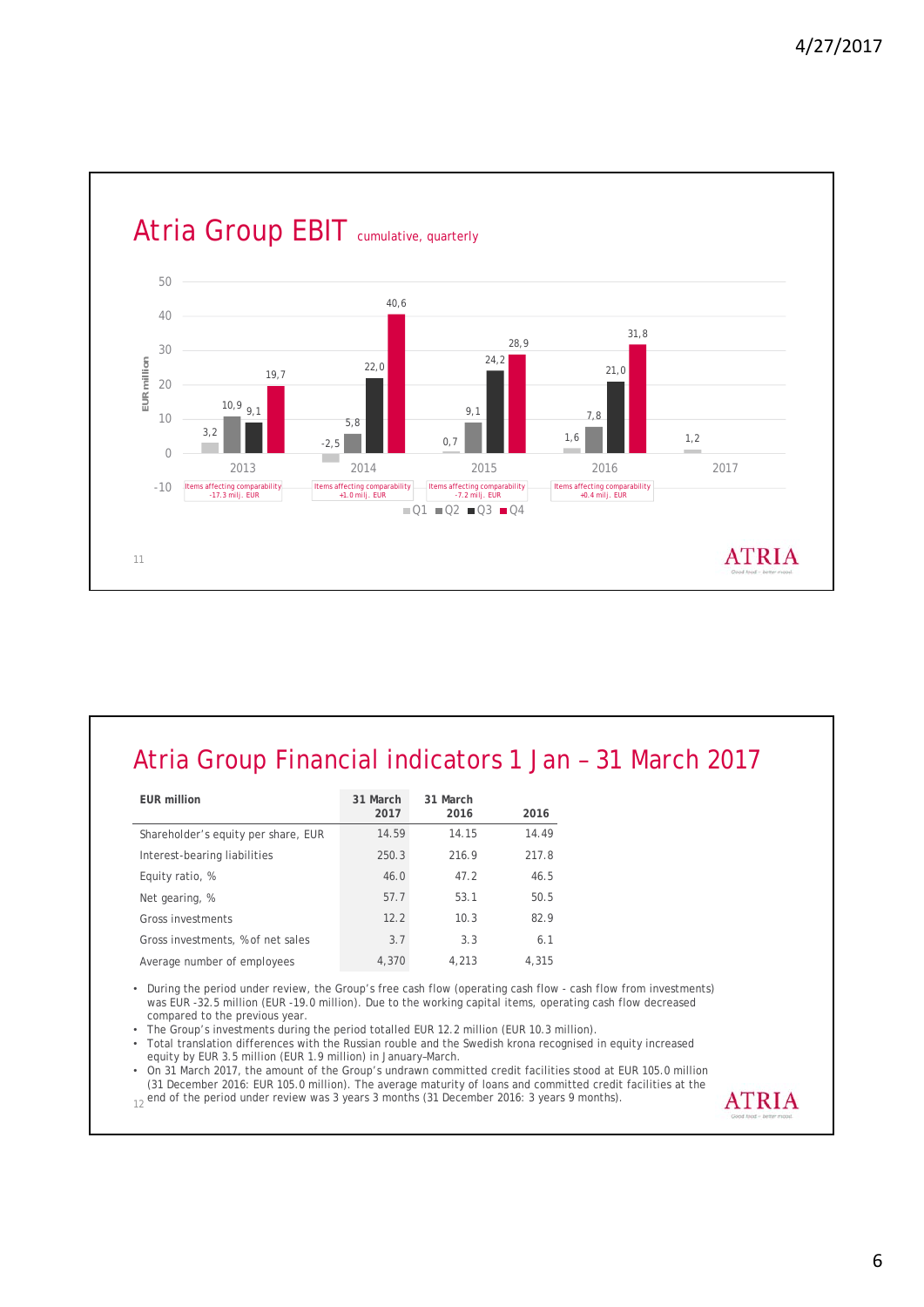# Atria Group Income Statement

|                                           | Q <sub>1</sub> |          |            |
|-------------------------------------------|----------------|----------|------------|
| <b>EUR</b> million                        | 2017           | 2016     | 2016       |
| <b>NET SALES</b>                          | 332.5          | 314.5    | 1,351.8    |
| Cost of goods sold                        | $-296.6$       | $-281.1$ | $-1.187.4$ |
| <b>GROSS PROFIT</b>                       | 36.0           | 33.4     | 164.4      |
| % of Net sales                            | 10.8%          | 10.6%    | 12.2%      |
| Other income                              | 0.8            | 0.5      | 4.6        |
| Other expences                            | $-35.5$        | $-32.3$  | $-137.2$   |
| EBIT                                      | 1.2            | 1.6      | 31.8       |
| % of Net sales                            | 0.4%           | 0.5%     | 2.3%       |
| Financial income and expences             | $-1.4$         | $-1.4$   | $-6.3$     |
| Income from joint-ventures and associates | 1.0            | $-0.5$   | 0.7        |
| PROFIT/LOSS BEFORE TAXES                  | 0.8            | $-0.3$   | 26.1       |
| Income taxes                              | $-0.8$         | $-0.5$   | $-6.6$     |
| PROFIT/LOSS FOR THE PERIOD                | 0.0            | $-0.8$   | 19.6       |

13

#### **ATRIA**

#### Atria Group Cash flow statement

|                                                         | 01             |         |         |
|---------------------------------------------------------|----------------|---------|---------|
| <b>EUR million</b>                                      | 2017           | 2016    | 2016    |
| Cash flow from operating activities                     | $-15.4$        | $-6.1$  | 74.4    |
| Financial items and taxes                               | $-6.8$         | $-2.8$  | $-9.6$  |
| NET CASH FLOW FROM OPERATING ACTIVITIES                 | $-22.2$        | $-8.9$  | 64.8    |
| Investing activities, tangible and<br>intangible assets | $-12.5$        | $-10.2$ | $-42.6$ |
| Acquired operations                                     |                |         | $-30.2$ |
| Sold operations                                         |                |         | 5.2     |
| Change in non-current receivables                       | 0 <sub>0</sub> | 0.7     | 1.4     |
| Dividends received from investments                     |                | 0.1     | 0.1     |
| Change in other investments                             | 2.2            | $-0.8$  | $-1.3$  |
| NET CASH USED IN INVESTING ACTIVITIES                   | $-10.3$        | $-10.0$ | $-67.3$ |
| <b>FREE CASH FLOW</b>                                   | $-32.5$        | $-19.0$ | $-2.5$  |
| Changes in interest-bearing liabilities                 | 32.5           | 17.5    | 15.4    |
| Dividends paid                                          |                |         | $-11.3$ |
| NET CASH USED IN FINANCING ACTIVITIES                   | 32.5           | 17.5    | 4.1     |
| CHANGE IN LIOUID FUNDS                                  | 0.1            | $-1.5$  | 1.7     |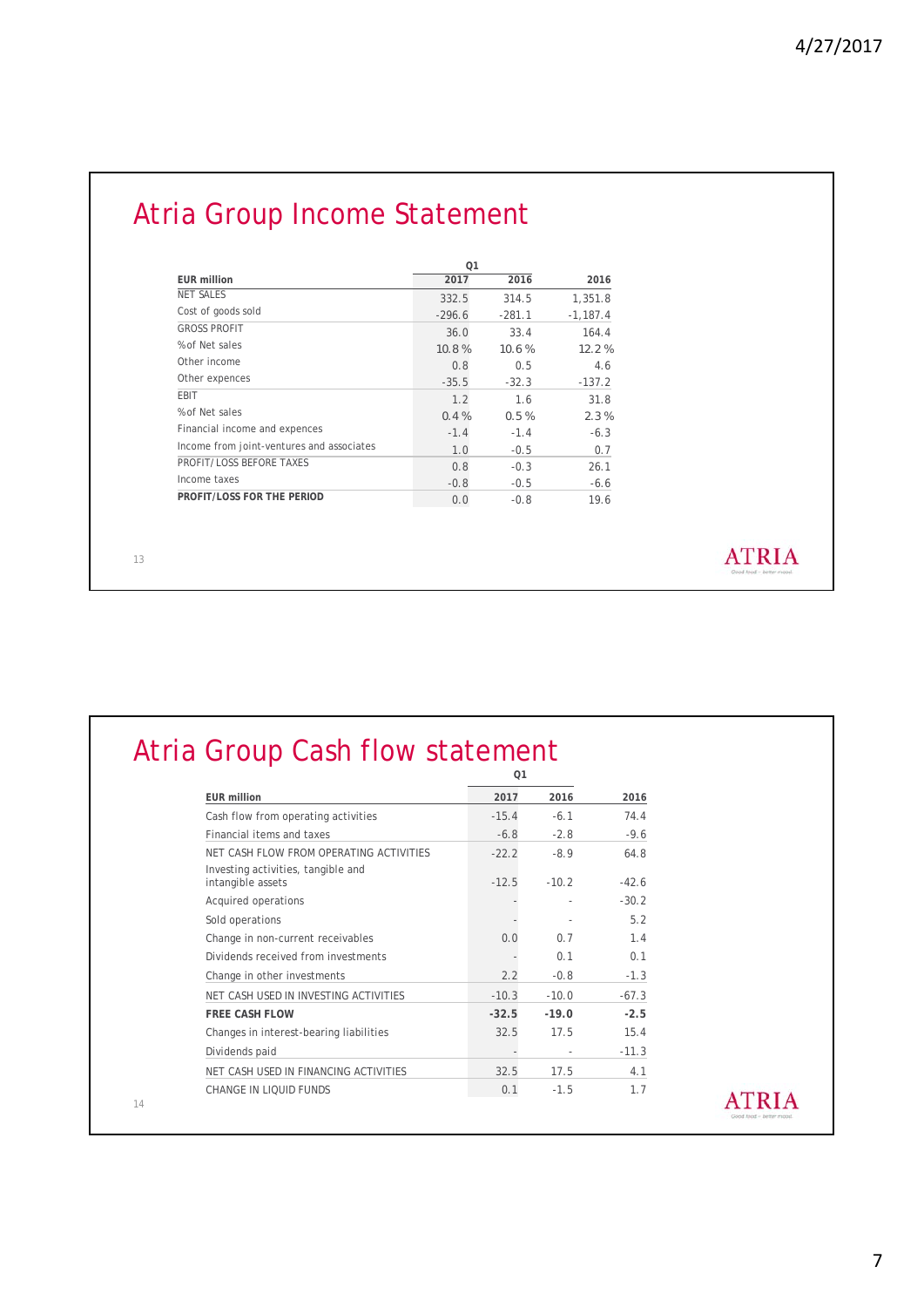

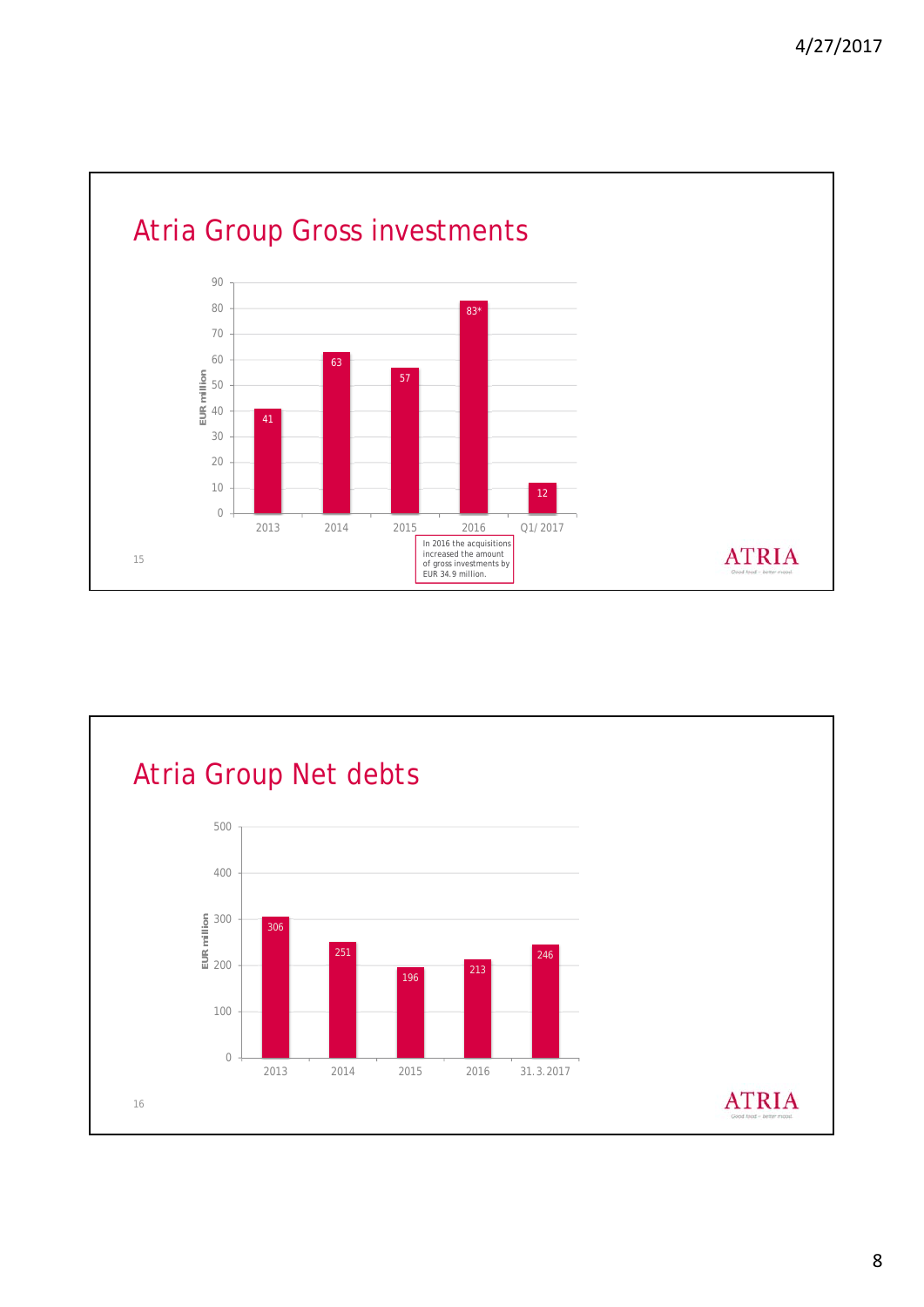

#### Business risks in the period under review and short-term risks

- Possible risks in Atria's operations are related to implementing the strategy, maintaining or improving the financial results of business areas as well as integrating acquired businesses. The general economic climate, market development and competitors' operations also affect Atria's risks.
- Incidents related to the quality and safety of raw materials and products in any part of the chain, from primary production to consumption, are ordinary risks in Atria's business environment.
- African swine fever continues to cause disruption in Estonia. The risk is that African swine fever will spread to Finland. Atria has taken several precautionary measures to prevent the disease from spreading into its production facilities, and strives to manage the risk.
- Fluctuations in the value of the rouble influence the Group's euro-denominated net sales and result.

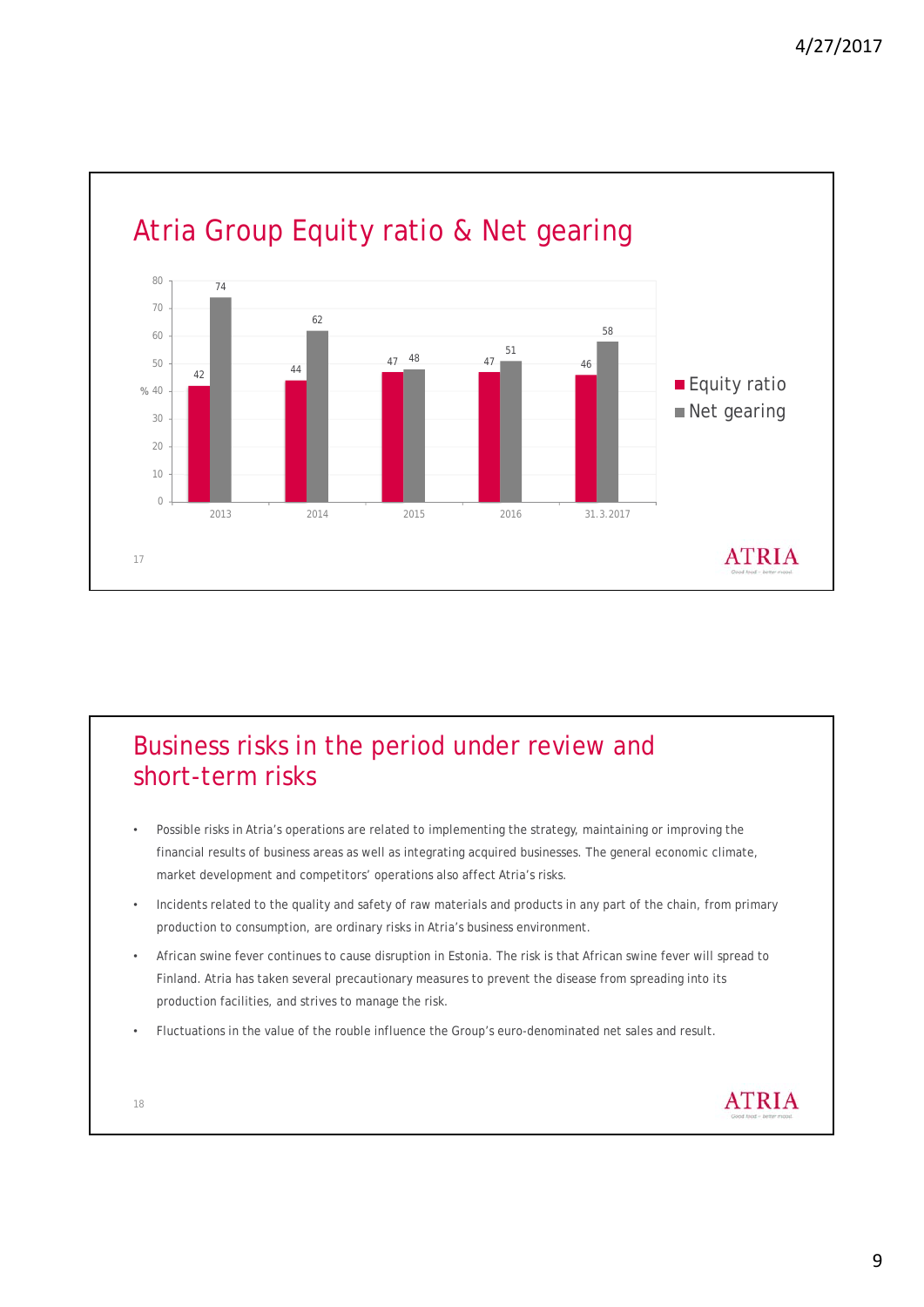